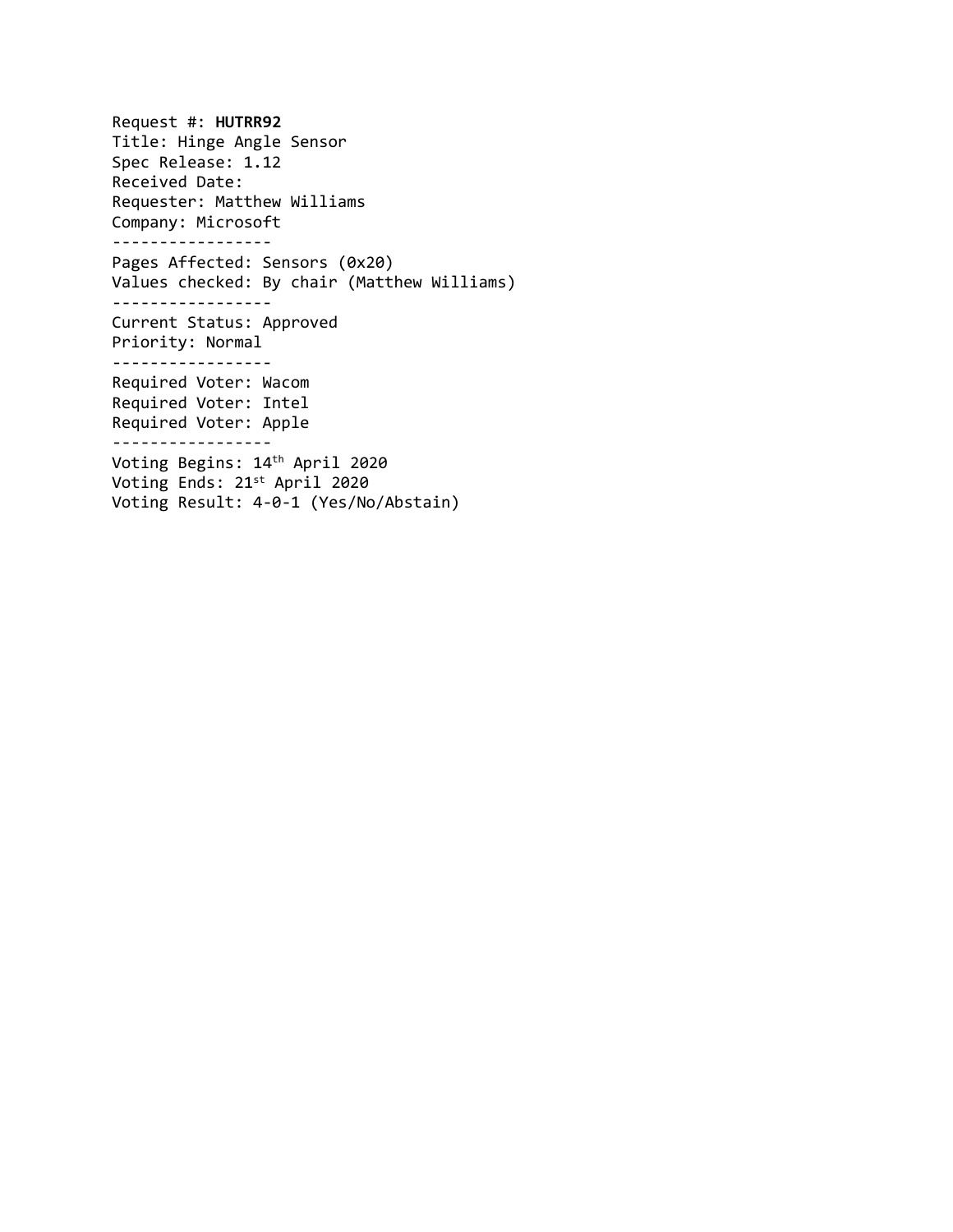# Hinge-Angle Sensor

# 1. Background

New foldable form factors have two integrated displays connected by a hinge that allows to user to put the device in various configurations that allows the system to be used like a book, laptop or tablet (to name a few). A hinge sensor is integrated in such systems to enable the operating system to detect such postures of the device. This document proposes HID usages to allow a HID device to expose such a sensor to the host.

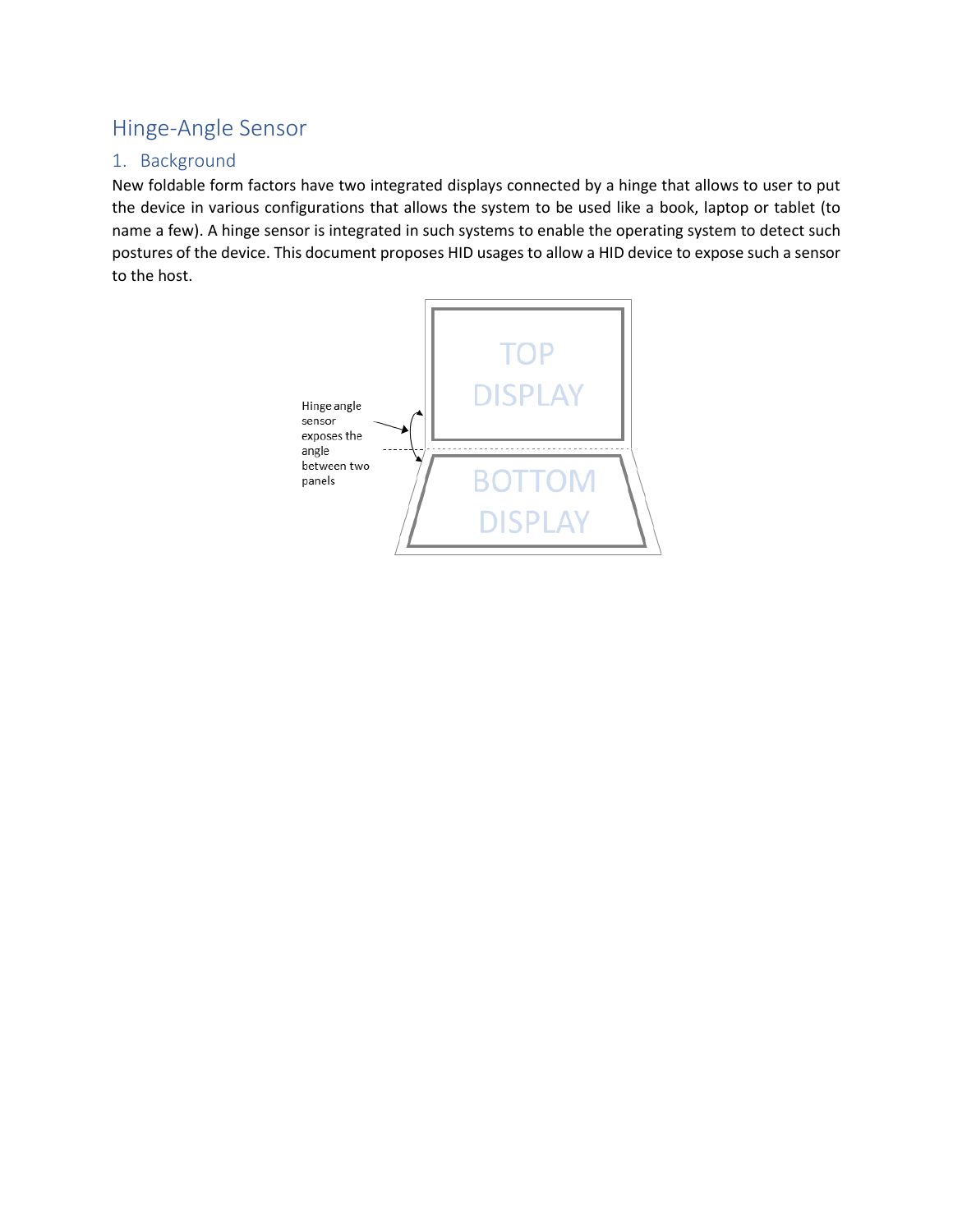## 2. Usages

#### *Sensor Device Usages*

We propose adding the following usages to mark an application or physical collection as exposing hinge angle or a gesture sensor:

| $\overline{\phantom{a}}$ Usage ID' | <b>Description</b>                                                         |
|------------------------------------|----------------------------------------------------------------------------|
| 0xE4                               | Other: Hinge Angle                                                         |
|                                    |                                                                            |
|                                    | This usage must be used by a HID device to mark an application or physical |
|                                    | collection as a hinge angle sensor                                         |

#### *Sensor field usages: Hinge Angle Sensor field usages*

The following fields are used to expose data from a hinge angle sensor:

| Usage ID | <b>Description</b>                          |  |
|----------|---------------------------------------------|--|
| 0x05E1   | Usage to expose the measured interior hinge |  |
|          | angle (in degrees) between two panels in a  |  |
|          | system.                                     |  |
|          |                                             |  |

This field is also used to expose absolute change sensitivity for a hinge angle sensor when used with a modifier (Section 1.2 has more details about "Change Sensitivity Absolute" modifier).

### Add the following to section 1.1. in page 24

| <b>Other: Hinge Angle Sensor</b> | $\vert$ CA, CP – An application-level or physical collection that identifies a |
|----------------------------------|--------------------------------------------------------------------------------|
|                                  | sensor that measures the hinge angle.                                          |

Add the following usages to expose hinge angle value in input reports

Create new section "1.1.19" "Other: Hinge Angle Sensor Field Usages" which has the following table

| <b>Hinge Angle</b> | SV – Hinge Angle value (in degrees) |
|--------------------|-------------------------------------|
|--------------------|-------------------------------------|

Update the table in Page 10 with the following values:

|                | (for Data Fields commonly used with<br>Orientation/Orientation Extended sensors, please look at<br>Usage range $0470 - 048f$ |        | 1.13      |
|----------------|------------------------------------------------------------------------------------------------------------------------------|--------|-----------|
|                |                                                                                                                              |        |           |
| E <sub>0</sub> | Other                                                                                                                        | CA, CP | 1.1       |
| E1             | <b>Other: Custom</b>                                                                                                         | CA, CP | 1.1, 1.16 |
| E2             | <b>Other: Generic</b>                                                                                                        | CA, CP | 1.1, 1.17 |
| E <sub>3</sub> | <b>Other: Generic Enumerator</b>                                                                                             | CA, CP | 1.1,1.17  |
| E4             | <b>Other: Hinge Angle</b>                                                                                                    | CA, CP | 1.1, 1.19 |
| $E5-EF$        | <b>Other: Reserved</b>                                                                                                       |        |           |
|                | (for Data Fields commonly used with Custom sensors,<br>please look at Usage range $0540 - 055f$ )                            |        | 1.16      |

Update table in Page 20 with following values: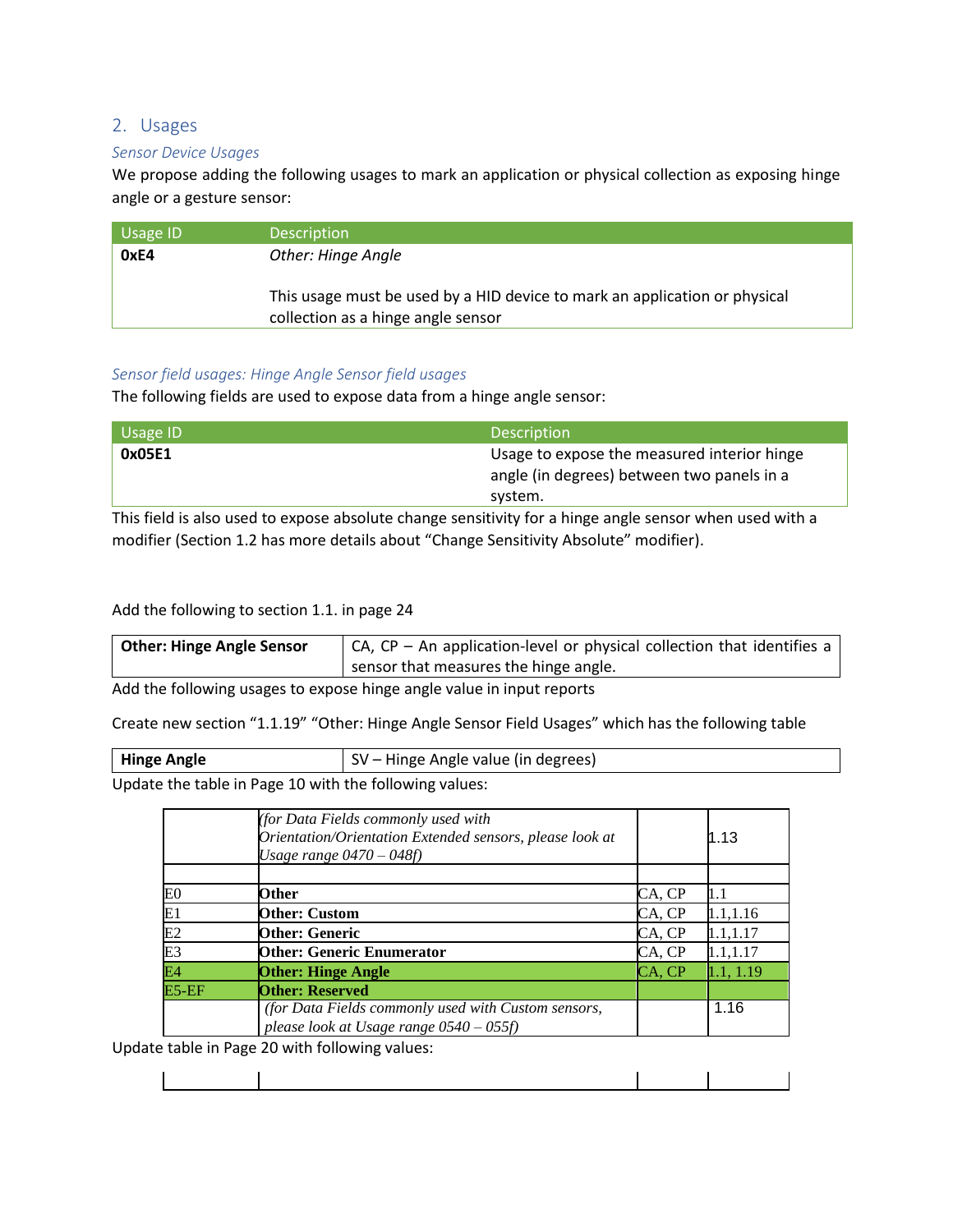|           | (These data fields are used by hinge angle sensors)                           |       |      |
|-----------|-------------------------------------------------------------------------------|-------|------|
| 05E0      | Data Field: Hinge                                                             | SV/DV | 1.19 |
| 05E1      | Data Field: Hinge Angle                                                       | SV/DV | 1.19 |
| 05E2-05EF | Data Field: Hinge Angle Reserved                                              |       |      |
| 0600-07FF | Reserved for future use as Sensor Types, Data<br><b>Fields and Properties</b> |       |      |
| 09C0-09FF | Reserved for use as Selection Values                                          |       |      |
| 1000-     | Reserved for use as Data Fields with Modifiers                                |       | 12   |
| EFFF      |                                                                               |       |      |

Add the usages highlighted in red to Section 4.1, page 72

//sensor category other #define HID\_DRIVER\_USAGE\_SENSOR\_CATEGORY\_OTHER 0x09,0xE0 #define HID\_DRIVER\_USAGE\_SENSOR\_TYPE\_OTHER\_CUSTOM  $0 \times 00, 0 \times 1$ #define HID\_DRIVER\_USAGE\_SENSOR\_TYPE\_OTHER\_GENERIC 0x09,0xE2 #define HID\_DRIVER\_USAGE\_SENSOR\_TYPE\_OTHER\_GENERIC\_ENUMERATOR 0x09,0xE3 #define HID\_DRIVER\_USAGE\_SENSOR\_TYPE\_OTHER\_HINGE\_ANGLE 0x09,0xE4

Add the usages highlighted in red to Section 4.1, page 76

// data type for hinge angle sensors #define HID\_USAGE\_SENSOR\_DATA\_HINGE 0x0A,0xE0,0x05 // NAry #define HID USAGE SENSOR DATA HINGE ANGLE 0x0A,0xE1,0x05 // NAry

#### 3. Illustrative Examples

#### 3.1. Hinge Angle Sensors

```
// For reference: Complete HID report descriptor
// Hinge Angle Sensor
const unsigned char report descriptor[ ] = { }HID_USAGE_PAGE_SENSOR,
     HID_USAGE_SENSOR_TYPE_COLLECTION,
    HID COLLECTION(Application),
        HID REPORT ID(1),
        HID USAGE PAGE SENSOR,
        HID USAGE SENSOR TYPE OTHER HINGE ANGLE,
        HID COLLECTION(Physical),
         //feature reports (xmit/receive)
         HID_USAGE_PAGE_SENSOR,
         HID_USAGE_SENSOR_PROPERTY_SENSOR_CONNECTION_TYPE, // NAry
         HID_LOGICAL_MIN_8(0),
         HID_LOGICAL_MAX_8(2),
         HID_REPORT_SIZE(8),
         HID_REPORT_COUNT(1),
         HID_COLLECTION(Logical),
            HID_USAGE_SENSOR_PROPERTY_CONNECTION_TYPE_PC_INTEGRATED,
             HID_USAGE_SENSOR_PROPERTY_CONNECTION_TYPE_PC_ATTACHED,
            HID_USAGE_SENSOR_PROPERTY_CONNECTION_TYPE_PC_EXTERNAL,
        HID FEATURE(Data Arr Abs),
        HID END COLLECTION,
        HID_USAGE_SENSOR_PROPERTY_REPORTING_STATE,
        HID LOGICAL MIN 8(0),
```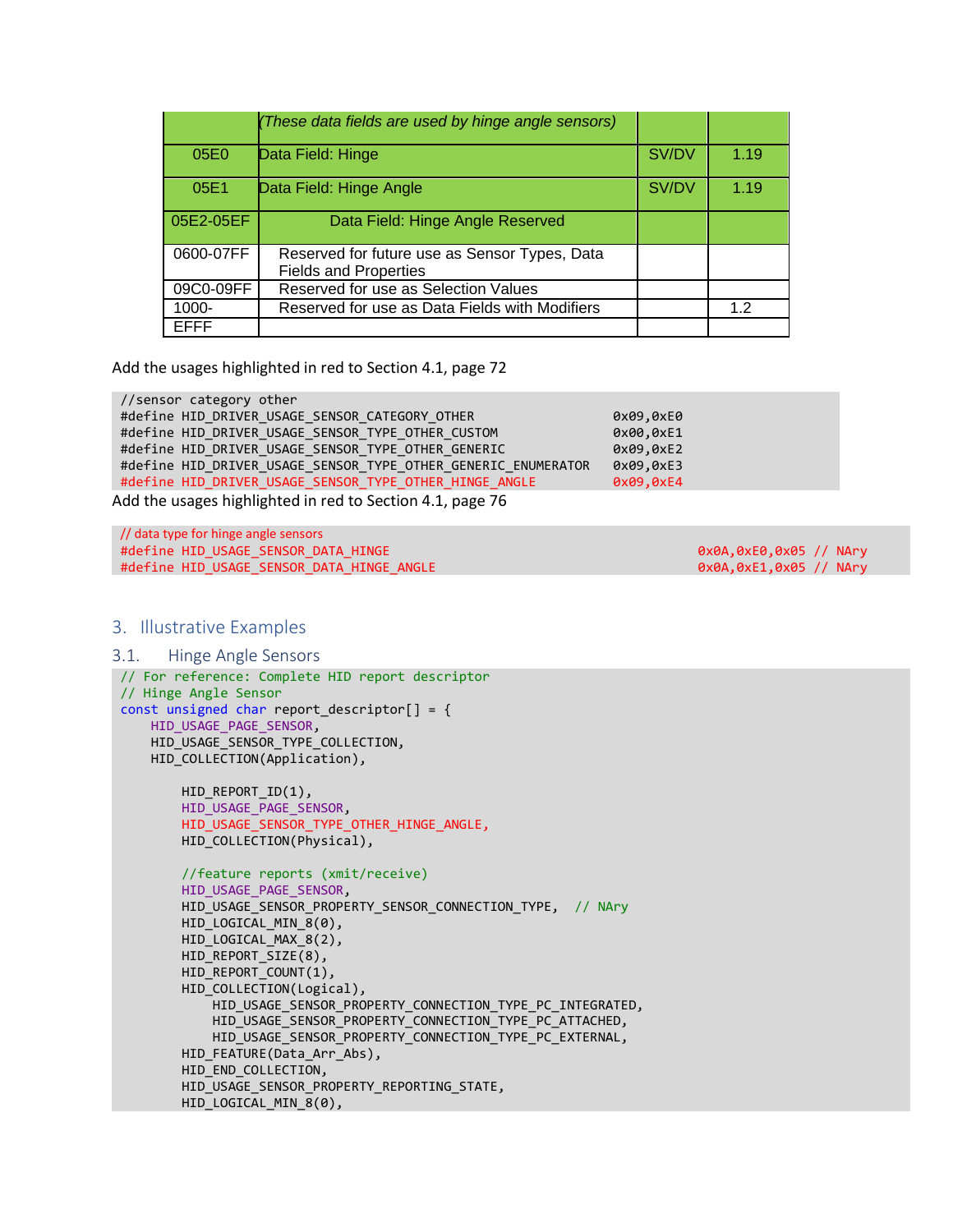```
 HID_LOGICAL_MAX_8(5),
         HID_REPORT_SIZE(8),
         HID_REPORT_COUNT(1),
         HID_COLLECTION(Logical),
             HID_USAGE_SENSOR_PROPERTY_REPORTING_STATE_NO_EVENTS_SEL,
            HID USAGE SENSOR PROPERTY REPORTING STATE ALL EVENTS SEL,
            HID_USAGE_SENSOR_PROPERTY_REPORTING_STATE_THRESHOLD_EVENTS_SEL,
            HID USAGE SENSOR PROPERTY REPORTING STATE NO EVENTS WAKE SEL,
            HID_USAGE_SENSOR_PROPERTY_REPORTING_STATE_ALL_EVENTS_WAKE_SEL,
            HID_USAGE_SENSOR_PROPERTY_REPORTING_STATE_THRESHOLD_EVENTS_WAKE_SEL,
        HID FEATURE(Data Arr Abs),
         HID_END_COLLECTION,
         HID_USAGE_SENSOR_PROPERTY_POWER_STATE,
         HID_LOGICAL_MIN_8(0),
         HID_LOGICAL_MAX_8(5),
        HID_REPORT_SIZE(8),
        HID_REPORT_COUNT(1),
         HID_COLLECTION(Logical),
            HID USAGE SENSOR PROPERTY POWER STATE UNDEFINED,
            HID USAGE SENSOR PROPERTY POWER STATE D0 FULL POWER,
            HID_USAGE_SENSOR_PROPERTY_POWER_STATE_D1_LOW_POWER,
             HID_USAGE_SENSOR_PROPERTY_POWER_STATE_D4_POWER_OFF,
        HID FEATURE(Data Arr Abs),
        HID END COLLECTION,
        HID_USAGE_SENSOR_STATE,
        HID LOGICAL MIN 8(0),
        HID LOGICAL MAX 8(6),
        HID_REPORT_SIZE(8),
        HID_REPORT_COUNT(1),
         HID_COLLECTION(Logical),
             HID_USAGE_SENSOR_STATE_UNKNOWN,
            HID_USAGE_SENSOR_STATE_READY,
            HID_USAGE_SENSOR_STATE_NOT_AVAILABLE,
            HID_USAGE_SENSOR_STATE_NO_DATA,
             HID_USAGE_SENSOR_STATE_INITIALIZING,
            HID_USAGE_SENSOR_STATE_ACCESS_DENIED,
             HID_USAGE_SENSOR_STATE_ERROR,
        HID FEATURE(Data_Arr_Abs),
        HID END COLLECTION,
        HID USAGE SENSOR PROPERTY REPORT INTERVAL,
        HID LOGICAL MIN 8(0),
        HID LOGICAL MAX 32(0xFF, 0xFF, 0xFF, 0xFF),
        HID_REPORT_SIZE(32),
        HID_REPORT_COUNT(1),
        HID_UNIT_EXPONENT(0),
        HID FEATURE(Data Var Abs),
        HID_USAGE_SENSOR_DATA(HID_USAGE_SENSOR_DATA_HINGE_ANGLE,
HID USAGE SENSOR DATA MOD CHANGE SENSITIVITY ABS),
        HID LOGICAL MIN 8(0),
         HID_LOGICAL_MAX_32(0xFF, 0xFF, 0xFF, 0xFF),
        HID_REPORT_SIZE(32),
        HID_REPORT_COUNT(1),
        HID_UNIT_EXPONENT(0x0E),
        HID FEATURE(Data Var Abs),
         //input reports (transmit)
        HID_USAGE_PAGE_SENSOR,
        HID_USAGE_SENSOR_STATE,
         HID_LOGICAL_MIN_8(0),
         HID_LOGICAL_MAX_8(6),
```